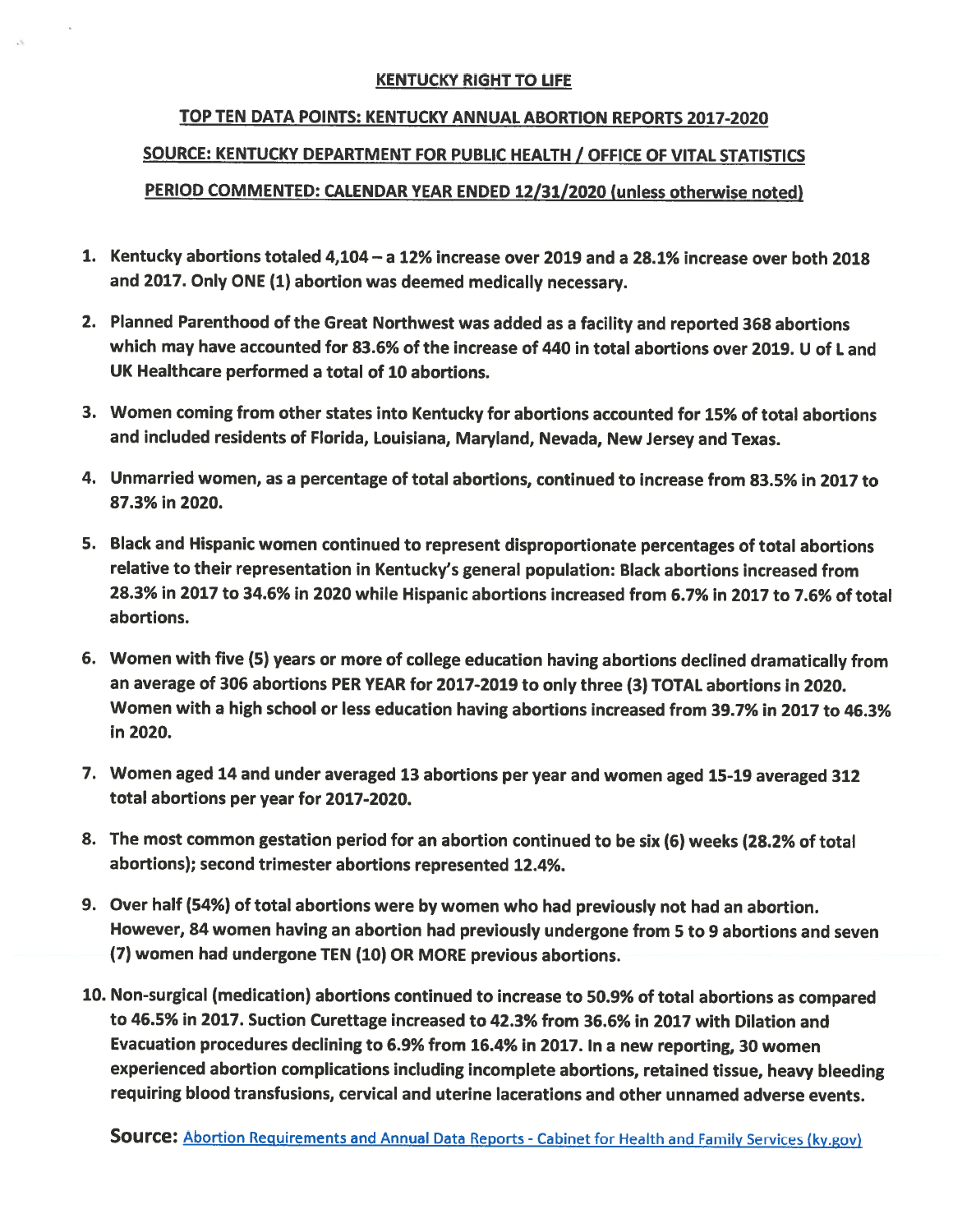| <b>KENTUCKY ANNUAL ABORTION REPORT SUMMARY</b>              |                            |                |              |              |           |  |
|-------------------------------------------------------------|----------------------------|----------------|--------------|--------------|-----------|--|
| DEPARTMENT for PUBLIC HEALTH                                |                            |                |              |              |           |  |
| <b>OFFICE of VITAL STATISTICS</b>                           |                            |                |              |              |           |  |
|                                                             | 2017-2020 (Calendar Years) |                |              |              |           |  |
| <b>Total</b>                                                |                            |                |              |              |           |  |
| <b>Category</b>                                             | 2020                       | 2019           | 2018         | 2017         | 2017-2020 |  |
| 1. Total Abortions                                          | 4,104                      | 3,664          | 3,203        | 3,202        | 14,173    |  |
| <b>Increase from Prior Year</b>                             | 440                        | 461            | 1            |              | 902       |  |
| % Increase from Prior Year                                  | 12.0%                      | 14.4%          | $0.0\%$      |              | 28.2%     |  |
|                                                             |                            |                |              |              |           |  |
| 2. Total KRTL Estimated Abortions per Visit Counts          | 4,337                      | 3,978          | 4,014        | 3,371        | 15,700    |  |
| <b>Amount More (Less) than State Reported Above</b>         | 233                        | 314            | 811          | 169          | 1,527     |  |
| % More (Less) than State Reported Above                     | 5.7%                       | 8.6%           | 25.3%        | 5.3%         | 10.8%     |  |
| 3. Total by EMW Surgical Center (Louisville)                | 3,724                      | 3,645          | 3,185        | 3,180        | 13,734    |  |
| % Total Abortions                                           | 90.7%                      | 99.5%          | 99.4%        | 99.3%        | 96.9%     |  |
| Total by Planned Parenthood of Great Northwest*             | 368                        |                |              |              | 368       |  |
| % Total Abortions                                           | $9.0\%$                    |                |              |              | 2.6%      |  |
| <b>Total by Norton Hospitals (Louisville)</b>               | $\mathbf{2}$               | 12             | 8            | 11           | 33        |  |
| % Total Abortions                                           | $0.0\%$                    | 0.3%           | 0.2%         | 0.3%         | 0.2%      |  |
| Total by U of L & UK Healthcare                             | 10                         | 7              | 10           | 11           | 38        |  |
| % Total Abortions                                           | 0.2%                       | 0.2%           | 0.3%         | 0.3%         | 0.3%      |  |
|                                                             |                            |                |              |              |           |  |
| 4. Total with KY as State of Residence                      | 3,487                      | 3,021          | 2,714        | 2,788        | 12,010    |  |
| % Total Abortions                                           | 85.0%                      | 82.5%          | 84.7%        | 87.1%        | 84.7%     |  |
| <b>Total Other States of Residence</b><br>% Total Abortions | 617                        | 643            | 489          | 414          | 2,163     |  |
|                                                             | 15.0%                      | 17.5%          | 15.3%        | 12.9%        | 15.3%     |  |
| 5. Total Married                                            | 523                        | 525            | 479          | 529          | 2,056     |  |
| % Total Abortions                                           | 12.7%                      | 14.3%          | 15.0%        | 16.5%        | 14.5%     |  |
| <b>Total Unmarried</b>                                      | 3,581                      | 3,139          | 2,724        | 2,673        | 12,117    |  |
| % Total Abortions                                           | 87.3%                      | 85.7%          | 85.0%        | 83.5%        | 85.5%     |  |
| 6. Total Hispanic Women                                     | 310                        | 253            | 228          | 216          | 1,007     |  |
| % Total Abortions                                           | 7.6%                       | 6.9%           | 7.1%         | 6.7%         | 7.1%      |  |
| <b>Total Black Women</b>                                    | 1,418                      | 1,248          | 974          | 906          | 4,546     |  |
| % Total Abortions                                           | 34.6%                      | 34.1%          | 30.4%        | 28.3%        | 32.1%     |  |
| <b>Total White and Other Women</b>                          | 2,376                      | 2,163          | 2,001        | 2,080        | 8,620     |  |
| % Total Abortions                                           | 57.9%                      | 59.0%          | 62.5%        | 65.0%        | 60.8%     |  |
|                                                             |                            |                |              |              |           |  |
| 7. Total High School or Less Education<br>% Total Abortions | 1,902                      | 1,555          | 1,225        | 1,271        | 5,953     |  |
| Total College (1 to 4 yrs)                                  | 46.3%                      | 42.4%          | 38.2%        | 39.7%        | 42.0%     |  |
| <b>%Total Abortions</b>                                     | 2,199<br>53.6%             | 1,866<br>50.9% | 1,552        | 1,682        | 7,299     |  |
| Total College (5+ yrs)                                      | 3                          | 243            | 48.5%<br>426 | 52.5%<br>249 | 51.5%     |  |
| % Total Abortions                                           | 0.1%                       | 6.6%           | 13.3%        | 7.8%         | 921       |  |
|                                                             |                            |                |              |              | 6.5%      |  |
|                                                             |                            |                |              |              |           |  |
|                                                             |                            |                |              |              |           |  |
|                                                             |                            |                |              |              |           |  |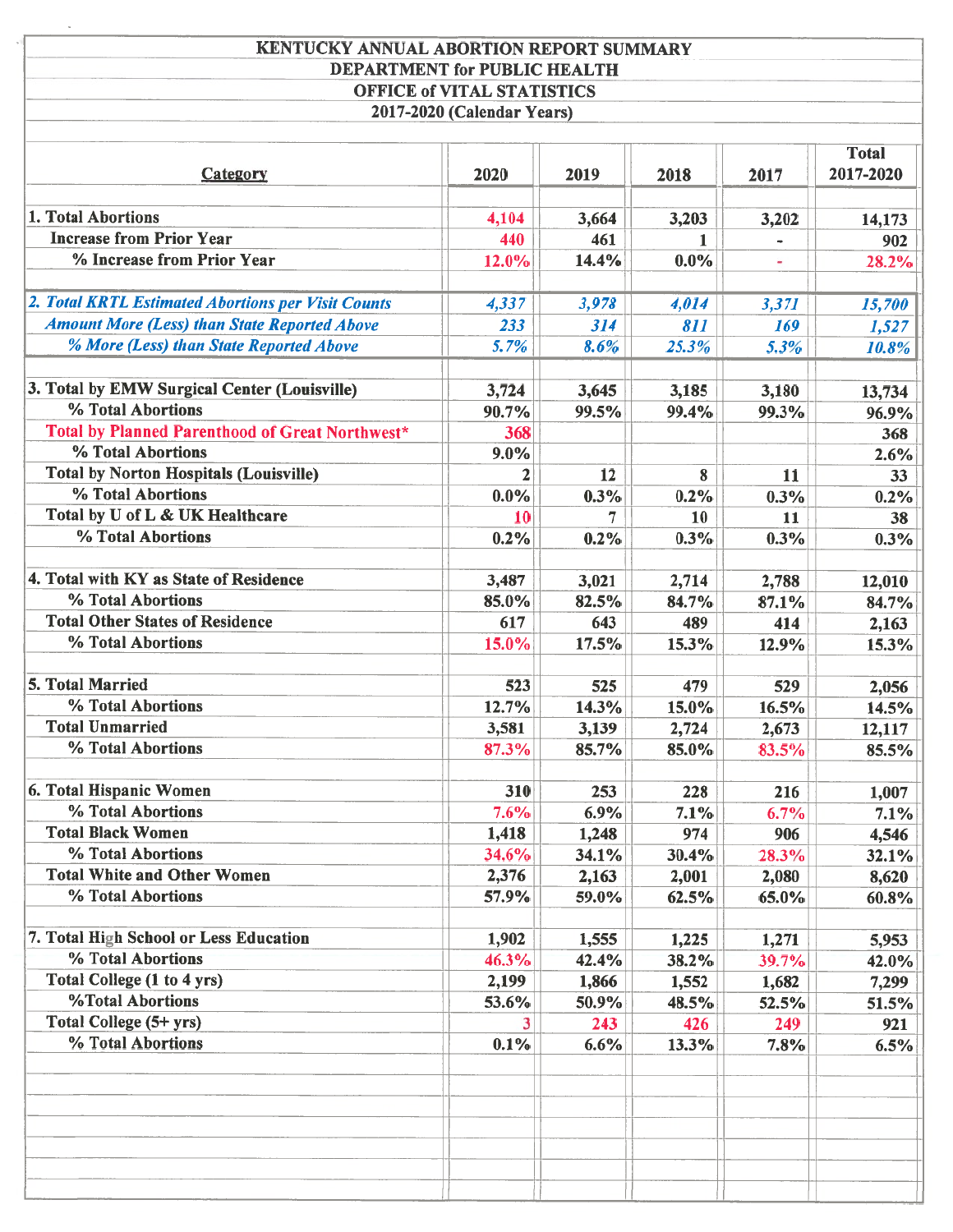|                                                   |         |                         |              |              | <b>Total</b>   |  |
|---------------------------------------------------|---------|-------------------------|--------------|--------------|----------------|--|
| <b>Category</b>                                   | 2020    | 2019                    | 2018         | 2017         | 2017-2020      |  |
| 8. Total Age 14 and under                         | 13      | 11                      | 14           | 13           | 51             |  |
| % Total Abortions                                 | 0.3%    | 0.3%                    | 0.4%         | 0.4%         | 0.4%           |  |
| <b>Total Ages 15-19</b>                           | 353     | 294                     | 287          | 312          | 1,246          |  |
| % Total Abortions                                 | 8.6%    | 8.0%                    | $9.0\%$      | 9.7%         | 8.8%           |  |
| Total Ages 20-24                                  | 1,192   | 1,071                   | 933          | 896          | 4,092          |  |
| % Total Abortions                                 | 29.0%   | 29.2%                   | 29.1%        | 28.0%        | 28.9%          |  |
| <b>Total Ages 25-29</b>                           | 1,229   | 1,069                   | 917          | 909          | 4,124          |  |
| % Total Abortions                                 | 29.9%   | 29.2%                   | 28.6%        | 28.4%        | 29.1%          |  |
| <b>Total Ages 30-34</b>                           | 779     | 719                     | 601          | 579          | 2,678          |  |
| % Total Abortions                                 | 19.0%   | 19.6%                   | 18.8%        | 18.1%        | 18.9%          |  |
| <b>Total Ages 35-39</b>                           | 399     | 384                     | 338          | 373          | 1,494          |  |
| % Total Abortions                                 | 9.7%    | 10.5%                   | 10.6%        | 11.6%        | 10.5%          |  |
| Total Ages 40 and over                            | 139     | 116                     | 113          | 120          | 488            |  |
| % Total Abortions                                 | 3.4%    | 3.2%                    | 3.5%         | 3.7%         | 3.4%           |  |
| 9. Total in First Trimester (1-12 wks)            | 3,597   | 3,251                   | 2,804        | 2,748        | 12,400         |  |
| % Total Abortions                                 | 87.6%   | 88.7%                   | 87.5%        | 85.8%        | 87.5%          |  |
| Total in Second Trimester (13-26 wks)             | 507     | 411                     | 399          | 452          | 1,769          |  |
| % Total Abortions                                 | 12.4%   | 11.2%                   | 12.5%        | 14.1%        | 12.5%          |  |
| Total in Third Trimester (35-37 wks only)         |         | $\overline{\mathbf{2}}$ |              | 2            |                |  |
| % Total Abortions                                 | $0.0\%$ | 0.1%                    | $0.0\%$      | 0.1%         | 0.0%           |  |
| <b>Most Frequent Gestation Period (6 wks)</b>     | 1,156   | 1,207                   | 1,088        | 1,217        | 4,668          |  |
| % Total Abortions                                 | 28.2%   | 32.9%                   | 34.0%        | 38.0%        | 32.9%          |  |
| 10. Women with No Total Previous Live Births      | 1,379   | 1,300                   | 1,224        | 1,202        | 5,105          |  |
| % Total Abortions                                 | 33.6%   | 35.5%                   | 38.2%        | 37.5%        | 36.0%          |  |
| Women with One or More Previous Live Births       | 2,725   | 2,364                   | 1,979        | 2,000        | 9,068          |  |
| % Total Abortions                                 | 66.4%   | 64.5%                   | 61.8%        | 62.5%        | 64.0%          |  |
| Women with Ten or More Previous Live Births       | 3       | 1                       | $\mathbf{2}$ | $\mathbf{1}$ | $\overline{7}$ |  |
| <b>Women with Most Previous Live Births</b>       | 10      | 11                      | 14           | 10           | 45             |  |
| 11. Women with No Previous Abortions              | 2,215   | 1,952                   | 1,863        | 1,713        | 7,743          |  |
| % Total Abortions                                 | 54.0%   | 53.3%                   | 58.2%        | 53.5%        | 54.6%          |  |
| <b>Women with One or More Previous Abortions</b>  | 1,889   | 1,712                   | 1,340        | 1,489        | 6,430          |  |
| % Total Abortions                                 | 46.0%   | 46.7%                   | 41.8%        | 46.5%        | 45.4%          |  |
| <b>Women with 10 or More Previous Abortions</b>   |         | 7                       | 4            | 4            |                |  |
| <b>Woman with Most Previous Abortions</b>         | 14      | 19                      | 17           | 16           |                |  |
| 12. Abortion Necessary to Prevent Death - No      | 4,103   | 3,656                   | 3,192        | 3,197        | 14,148         |  |
| % Total Abortions                                 | 99.98%  | 99.78%                  | 99.66%       | 99.84%       | 99.8%          |  |
| <b>Abortion Necessary to Prevent Death - Yes</b>  |         | 8                       | 11           | 5            | 25             |  |
| % Total Abortions                                 | 0.02%   | 0.22%                   | 0.34%        | 0.16%        | 0.18%          |  |
| 13. Total by Suction Curettage - No Medication    | 1,734   | 1,628                   | 1,376        | 1,171        | 5,909          |  |
| % Total Abortions                                 | 42.3%   | 44.4%                   | 43.0%        | 36.6%        | 41.7%          |  |
| <b>Total by Medical Non-Surgical - Medication</b> | 2,087   | 1,836                   | 1,541        | 1,489        | 6,953          |  |
| % Total Abortions                                 | 50.9%   | 50.1%                   | 48.1%        | 46.5%        | 49.1%          |  |
| <b>Total by Dilation &amp; Evacuation</b>         | 283     | 187                     | 273          | 526          | 1,269          |  |
| % Total Abortions                                 | 6.9%    | 5.1%                    | 8.5%         | 16.4%        | 9.0%           |  |